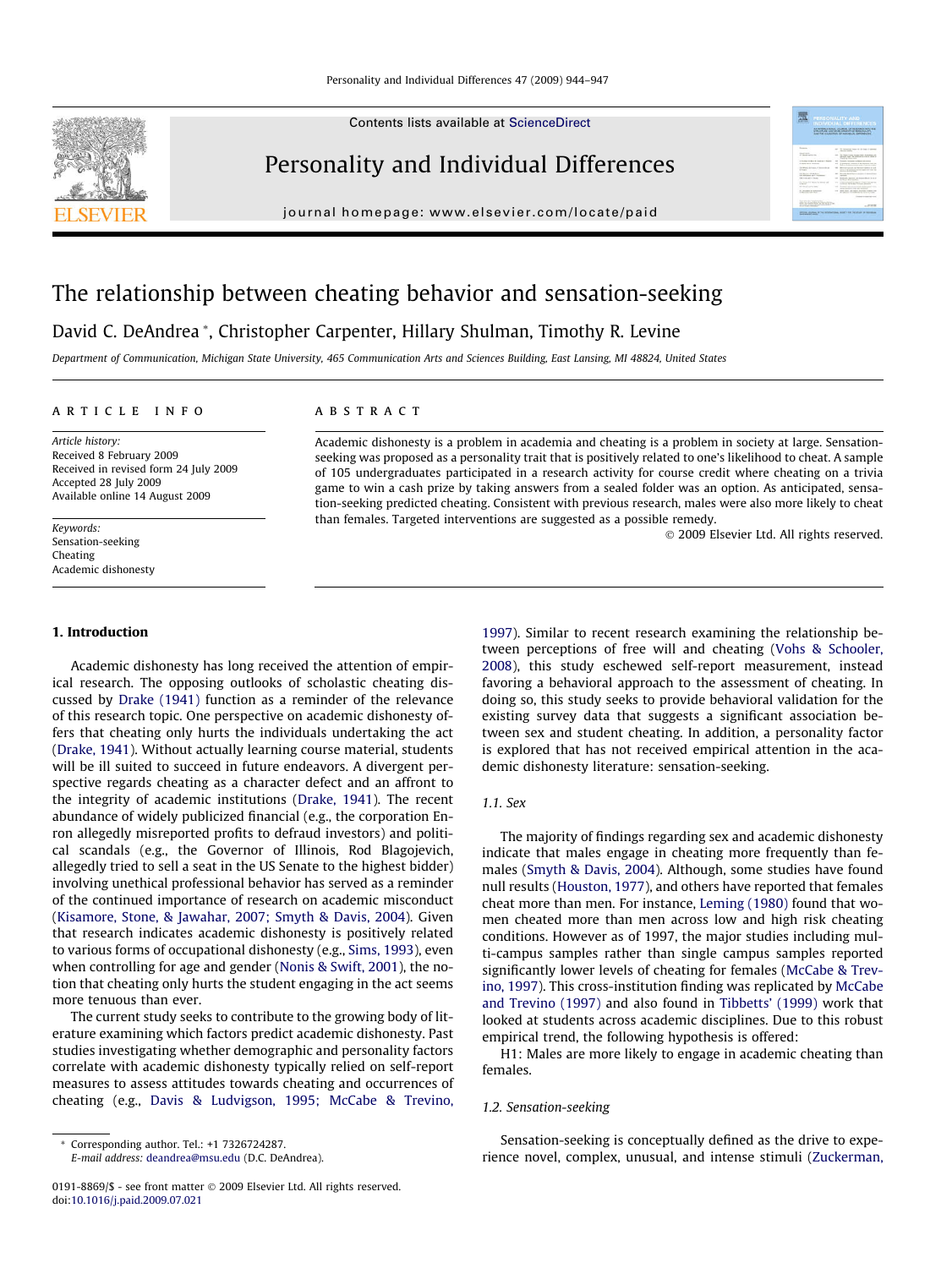[1979, 1994\)](#page--1-0). Past research has linked sensation- seeking to illicit drug use [\(Hoyle, Stephenson, Palmgreen, Lorch, & Donohew,](#page--1-0) [2002](#page--1-0)) incarceration ([Herrero & Colom, 2008\)](#page--1-0), and risky sexual behavior [\(Donohew et al., 2000\)](#page--1-0). Sensation-seeking has also been conceptually and empirically linked to impulsive behavior ([Zucker](#page--1-0)[man, Kuhlman, Joireman, Teta, & Kraft, 1993](#page--1-0)), with researchers treating sensation-seeking and impulsivity as complementary components of the same decision-making process [\(Donohew](#page--1-0) [et al., 2000](#page--1-0)).

The ramifications of impulsive and risky decision-making, typical of individuals high in sensation-seeking, have been identified by rational choice models of deviance. The perceived pleasure and excitement of risky decision-making has been linked to deviant behavior [\(Hoyle et al., 2002](#page--1-0)). Furthermore, individuals with low self-control (high impulsivity) have been found to favor deviant behavior because it can serve as an easy shortcut for obtaining various resources [\(Tibbetts, 1999\)](#page--1-0).

Germane to the context of academic dishonesty, [Kisamore et al.](#page--1-0) [\(2007\)](#page--1-0) examined the relationship between cheating and prudence: a personality factor conceptually and empirically related to conscientiousness ([Murphy & Lee, 1994](#page--1-0)) and sensation-seeking (see [Bogg](#page--1-0) [& Roberts, 2004](#page--1-0) for detailed analysis). Given the empirical support for the relationship between deviant behavior and risky/impulsive decision-making, it was surprising that prudence was not significantly correlated with perceptions of cheating occurrences. However, prudence was negatively associated with the consideration of misconduct and positively correlated with reporting the cheating of others. It is possible that the ambiguous association between prudence and cheating occurrences can be attributed to the lack of a direct cheating measure in the study. Due to institutional review board concerns, [Kisamore et al. \(2007\)](#page--1-0) did not ask self-incriminating questions about participants' cheating, instead relying on ''fairly subtle measures" (p. 386) to infer dishonest behavior. The following hypothesis is offered to examine whether the expected relationship between cheating and sensation-seeking is exposed when using a design that was not reliant on self-reported cheating or indirect measurement.

H2: Sensation-seeking is positively associated with cheating.

#### 2. Method

#### 2.1. Participants

A total of 104 undergraduate students from a large Midwestern University were recruited for the study. All participants received extra credit or partial fulfillment of a course research requirement in exchange for their participation and a cash prize ranging from \$5 to \$50 depending how many trivia questions they answered without cheating. If they cheated they were given \$5 regardless of how many correct answers they had. The sample consisted of 55 males and 49 females.

## 2.2. Procedure

The current study used a variation of [Levine, Kim, Park, and](#page--1-0) [Hughes's \(2006\)](#page--1-0) procedure to create a realistic situation where participants could choose to cheat or not. Upon arriving at a research laboratory, participants were greeted and shown to a waiting room. In the waiting room a research assistant went over the procedural protocol and had the participants sign an informed consent form. Participants were told that the study was interested in seeing how individuals worked together in teams to answer trivia questions. Their partner was purportedly receiving the same instructions and signing a consent form in a neighboring room. In actuality, their partner was one of two planted confederates working for the researchers (one male, one female).

Participants were brought into the ''quiz room" and introduced to their partner and a researcher performing the role of a ''trivia master". The trivia master asked 10 questions that were purposefully designed to be extremely difficult to correctly answer. After asking the third question, a second researcher knocked on the door and entered the room. The second researcher informed the trivia master that her office mate was locked out of their office on the fourth floor (the research room was on the 1st floor). The trivia master apologized for the interruption and informed the participant and the confederate that he/she would be right back. The trivia master then left the room for 3 min shutting the door to the quiz room. The answers to the questions were always left in a folder by the trivia master. The confederate then suggested cheating but never actually took the folder or looked at the answers. After 3 min had passed, the trivia master returned to the quiz room and finished the questions. After completing the questions, the sensation-seeking scale was given in a questionnaire containing filler items. Meanwhile, the confederate informed the researchers about whether the participant cheated. All participants were debriefed at the end of the study.

#### 2.3. Sensation-seeking measure

Sensation-seeking was assessed using the 8-item Brief Sensation-seeking Scale (BSSS) developed by [Hoyle et al. \(2002\).](#page--1-0) The items were measured on 7-point response scales with labeled endpoints ranging from ''strongly disagree" to ''strongly agree". Scale reliability was assessed using Cronbach's Alpha which indicated adequate reliability ( $\alpha$  = .72, *M* = 24.93, *SD* = 4.59).

#### 3. Results

A chi-square test was conducted to examine hypothesis 1, predicting that males would cheat more often than females. The test was statistically significant  $\chi^2$  (1, N = 104) = 4.41, p = .036, r = .21, indicating that males and females cheated at a disproportionate rate. Of the total number of cheaters ( $n = 22$ ), 73% were males  $(n = 16)$ . Approximately 29% of all males cheated compared to only 12% of all females, resulting in an odds ratio of 2.94.

In order to examine hypothesis 2, a point-biserial correlation was calculated. A significant positive association was yielded between cheating and sensation-seeking,  $r_{pb}$  = .22,  $p$  = .027. The mean sensation-seeking score for cheaters  $(M = 26.84, SD = 3.81)$  and non-cheaters  $(M = 24.41, SD = 4.66)$  reflect this finding. Overall, the results provide support for both hypotheses. Furthermore, the non-significant correlation between gender and sensationseeking  $(r_{\text{pb}} = .002)$  indicate that both variables were uniquely associated with cheating behavior.<sup>1</sup>

### 4. Discussion

Taken together, these findings suggest that academic dishonesty is related to certain individual differences. Specifically, the pattern that men cheat more than women was replicated, complementing extant self-reported data (e.g., [McCabe & Trevino, 1997\)](#page--1-0) with consistent findings using an alternative research methodology. Further, sensation-seeking was positively related to cheating.

<sup>1</sup> A hierarchical logistic regression indicated that sensation-seeking is a significant predictor of cheating ( $b = .127$ ,  $SE(b) = .059$ ,  $p = .031$ ,  $e^b = 1.135$ ) when controlling for gender. As recommended by [DeMaris \(1995\)](#page--1-0) the odds ratio ( $e^b$ ) can be subtracted by 1 and multiplied by 100 to reflect the percentage change in odds for each unit increase in X. As such, every 1 unit increase in sensation-seeking is associated with a 13.5% increase in the odds of cheating.